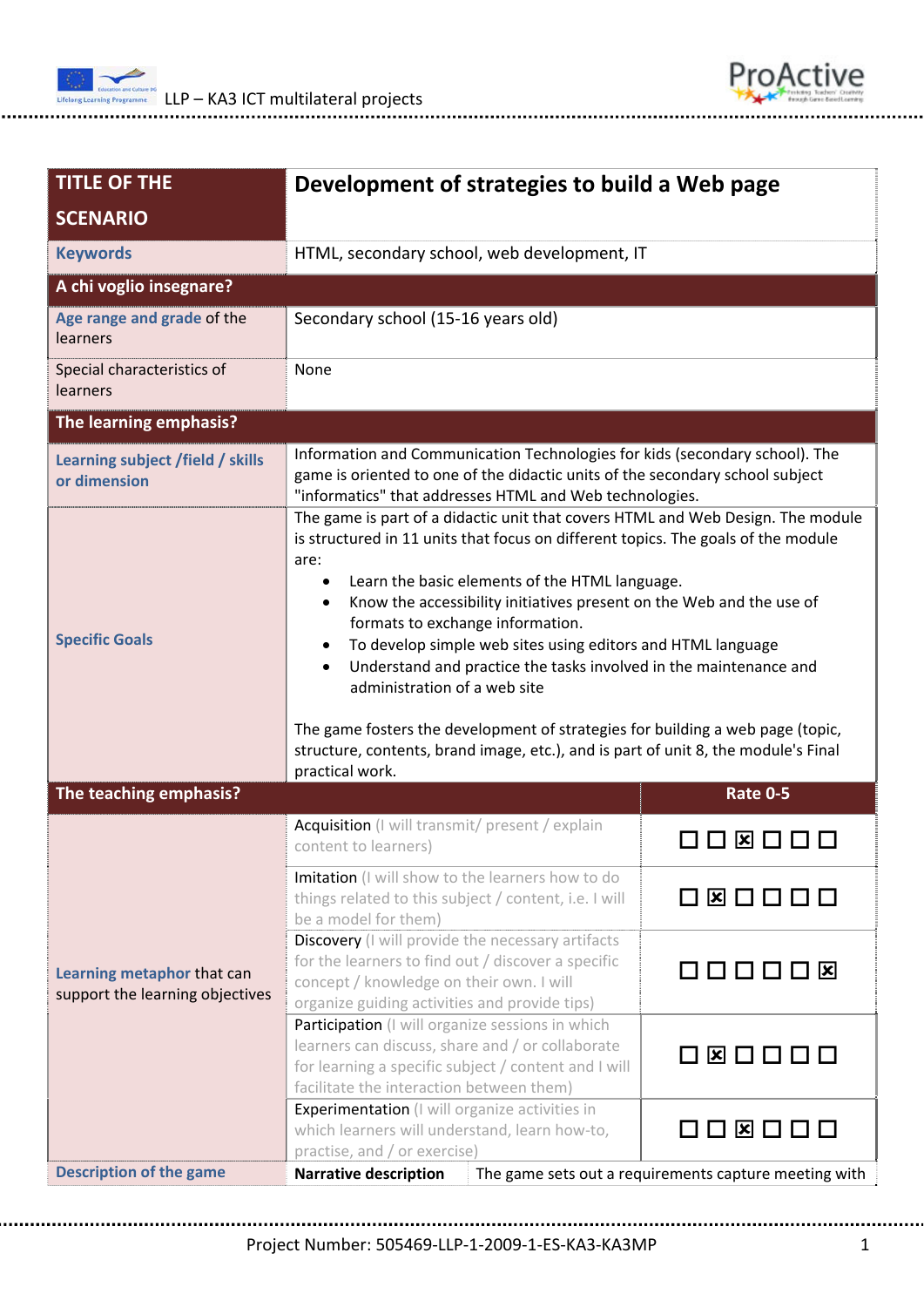



| of the game plot | a public servant working as IT manager for the Spanish<br>Ministry of Education. The goal is to build a Web system<br>for a contest between high schools in the area. The<br>student will have to plan an appropriate strategy (steps<br>to complete) to build the web site (topic, structure,<br>contents, brand image, implementation, technologies,<br>etc.).<br>In the game students interact with characters and<br>physical elements & items (computers, coffee machines,<br>mobile phones, notebooks, chalkboards, etc.), in a<br>game-like simulation composed by photo-realistic<br>scenarios and also clip-arts and animated characters.<br>The student receives feedback from the characters and<br>the results his/her actions have in the game world.<br>inetitutos para premiar la<br>tor pågina wab.<br>Fig: First requirements capture meeting with project<br>manager.<br>Vala. Yo to apunto. |
|------------------|----------------------------------------------------------------------------------------------------------------------------------------------------------------------------------------------------------------------------------------------------------------------------------------------------------------------------------------------------------------------------------------------------------------------------------------------------------------------------------------------------------------------------------------------------------------------------------------------------------------------------------------------------------------------------------------------------------------------------------------------------------------------------------------------------------------------------------------------------------------------------------------------------------------|
| <b>Goals</b>     | <b>Fig: Work Meeting</b><br>To define an adequate strategy for building a web page                                                                                                                                                                                                                                                                                                                                                                                                                                                                                                                                                                                                                                                                                                                                                                                                                             |
|                  |                                                                                                                                                                                                                                                                                                                                                                                                                                                                                                                                                                                                                                                                                                                                                                                                                                                                                                                |

Project Number: 505469‐LLP‐1‐2009‐1‐ES‐KA3‐KA3MP 2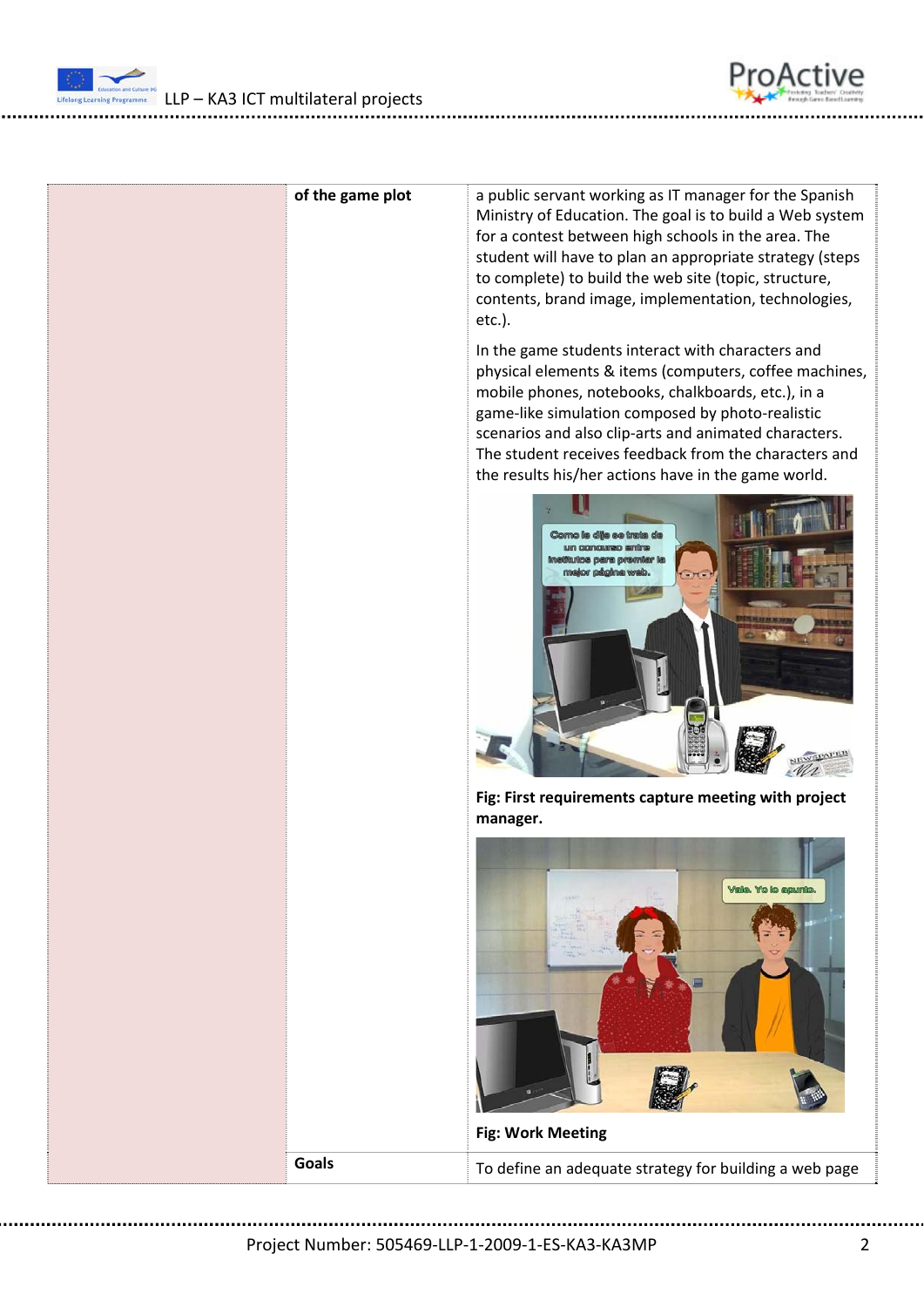



|                                                        | <b>Rules</b>                                                                                                                                                                     | Typical rules of point-and-click adventure games                      |                             |                          |
|--------------------------------------------------------|----------------------------------------------------------------------------------------------------------------------------------------------------------------------------------|-----------------------------------------------------------------------|-----------------------------|--------------------------|
|                                                        | Challenge                                                                                                                                                                        | To be able to develop a web site according to the<br>strategy defined |                             |                          |
|                                                        | Satisfaciton system                                                                                                                                                              | - Dialogs with characters                                             |                             |                          |
|                                                        | /feedback cycle                                                                                                                                                                  | - Effects of interactions in the game world                           |                             |                          |
|                                                        |                                                                                                                                                                                  |                                                                       | <b>Learning</b><br>settings | <b>Estimated</b><br>time |
|                                                        | Introduction to the didactic unit. Goals and<br>contents are presented. Brief introduction to<br>the Moodle platform. Instructions to access the<br>online module are presented. |                                                                       | in the classroom            | 15<br>minutes            |
|                                                        | 1 - Formats                                                                                                                                                                      |                                                                       |                             |                          |
|                                                        | Interactive tutorial (Wink) about formats.<br>Include two practical exercises:                                                                                                   |                                                                       |                             |                          |
|                                                        | - Create a short document with<br>OpenOffice/Microsoft Office and analyze the<br>format information enclosed with notepad                                                        |                                                                       | in the classroom            | 20<br>minutes            |
|                                                        | - Browse the internet for information about<br>formats                                                                                                                           |                                                                       |                             |                          |
|                                                        | Play puzzle game (JClic) about formats                                                                                                                                           |                                                                       | in the classroom            | 5 minutes                |
| narrative description of                               | Upload screenshot of the puzzle completed to<br>the moodle platform                                                                                                              |                                                                       | in the classroom            |                          |
| learning activities - step by<br>step organization and | Online Evaluation of the activity                                                                                                                                                |                                                                       | in the classroom            | 3 minutes                |
| structuring                                            | 2 - Basic HTML (with NVU)                                                                                                                                                        |                                                                       |                             |                          |
|                                                        | Interactive tutorial (Wink): "Starting with the<br>NVU editor"                                                                                                                   |                                                                       | in the classroom            | 10<br>minutes            |
|                                                        | Interactive tutorial (Wink): "Starting with NVU<br>$(2)$ "                                                                                                                       |                                                                       | in the classroom            | 10<br>minutes            |
|                                                        | Practical work: Formatting text using NVU                                                                                                                                        |                                                                       | in the classroom            | 15<br>minutes            |
|                                                        | Upload the "index.html" file to the Moodle<br>platform                                                                                                                           |                                                                       | in the classroom            |                          |
|                                                        | 3 - Basic HTML (programming HTML)                                                                                                                                                |                                                                       |                             |                          |
|                                                        | Read document "Basic HTML. Writing HTML"<br>which introduces the language.                                                                                                       |                                                                       | in the classroom            | 15<br>minutes            |
|                                                        | Practical exercise: convert a short text to a<br>formatted HTML file (using notepad).                                                                                            |                                                                       | in the classroom            | 15<br>minutes            |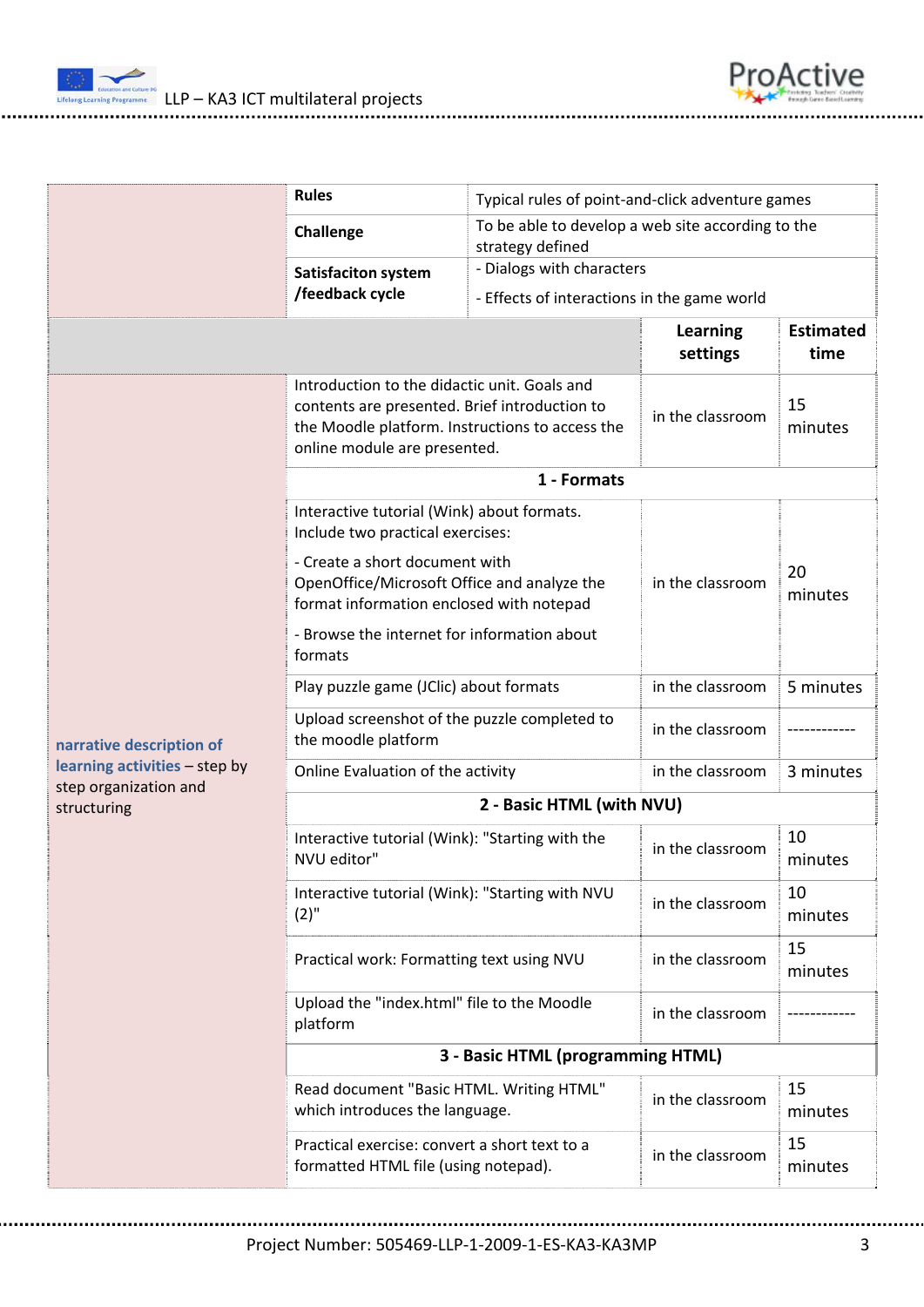

 $\frac{m_{\text{re}}}{m_{\text{e}}}$  LLP – KA3 ICT multilateral projects

| Upload the html file to the Moodle platform                                               | in the classroom       |               |  |  |
|-------------------------------------------------------------------------------------------|------------------------|---------------|--|--|
| JClic game: "Where's the tag?" (Matching game)                                            | in the classroom       | 5 minutes     |  |  |
| Upload screenshot of the puzzle completed to<br>the moodle platform                       | in the classroom       |               |  |  |
| Online Evaluation of the activity                                                         | in the classroom       | 3 minutes     |  |  |
|                                                                                           | <b>4 - HTML Tables</b> |               |  |  |
| Interactive tutorial (Wink): "Editing tables the<br>NVU editor"                           | in the classroom       | 10<br>minutes |  |  |
| Interactive tutorial (Wink): "Editing tables with<br>NVU (2)"                             | in the classroom       | 10<br>minutes |  |  |
| Interactive tutorial (Wink): "Editing tables with<br>NVU (3)"                             | in the classroom       | 10<br>minutes |  |  |
| Interactive tutorial (Wink): "Editing tables with<br>NVU (4)"                             | in the classroom       | 10<br>minutes |  |  |
| Practical work: Tables with NVU.                                                          | in the classroom       | 15<br>minutes |  |  |
| Upload the "esqui.html" file to the Moodle<br>platform                                    | in the classroom       |               |  |  |
| 5 - W3C (Accessibility)                                                                   |                        |               |  |  |
| Interactive tutorial about the W3C initiatives                                            | in the classroom       | 15<br>minutes |  |  |
| Explore websites discussing accessibility in the<br>web. Then write your own conclusions. | in the classroom       | 20<br>minutes |  |  |
| Upload conclusions in a text file to the Moodle<br>platform                               | in the classroom       | -----------   |  |  |
| 6 - Embedding Images                                                                      |                        |               |  |  |
| Interactive tutorial (Wink): "How to include<br>images"                                   | in the classroom       | 10<br>minutes |  |  |
| Interactive tutorial (Wink): "How to include<br>images (2)"                               | in the classroom       | 10<br>minutes |  |  |
| Practical work: "Sea diving"                                                              | in the classroom       | 15<br>minutes |  |  |
| Upload the "buceo.html" file to the Moodle<br>platform                                    | in the classroom       |               |  |  |
| 7 - Links and Hyperlinks                                                                  |                        |               |  |  |

Project Number: 505469‐LLP‐1‐2009‐1‐ES‐KA3‐KA3MP 4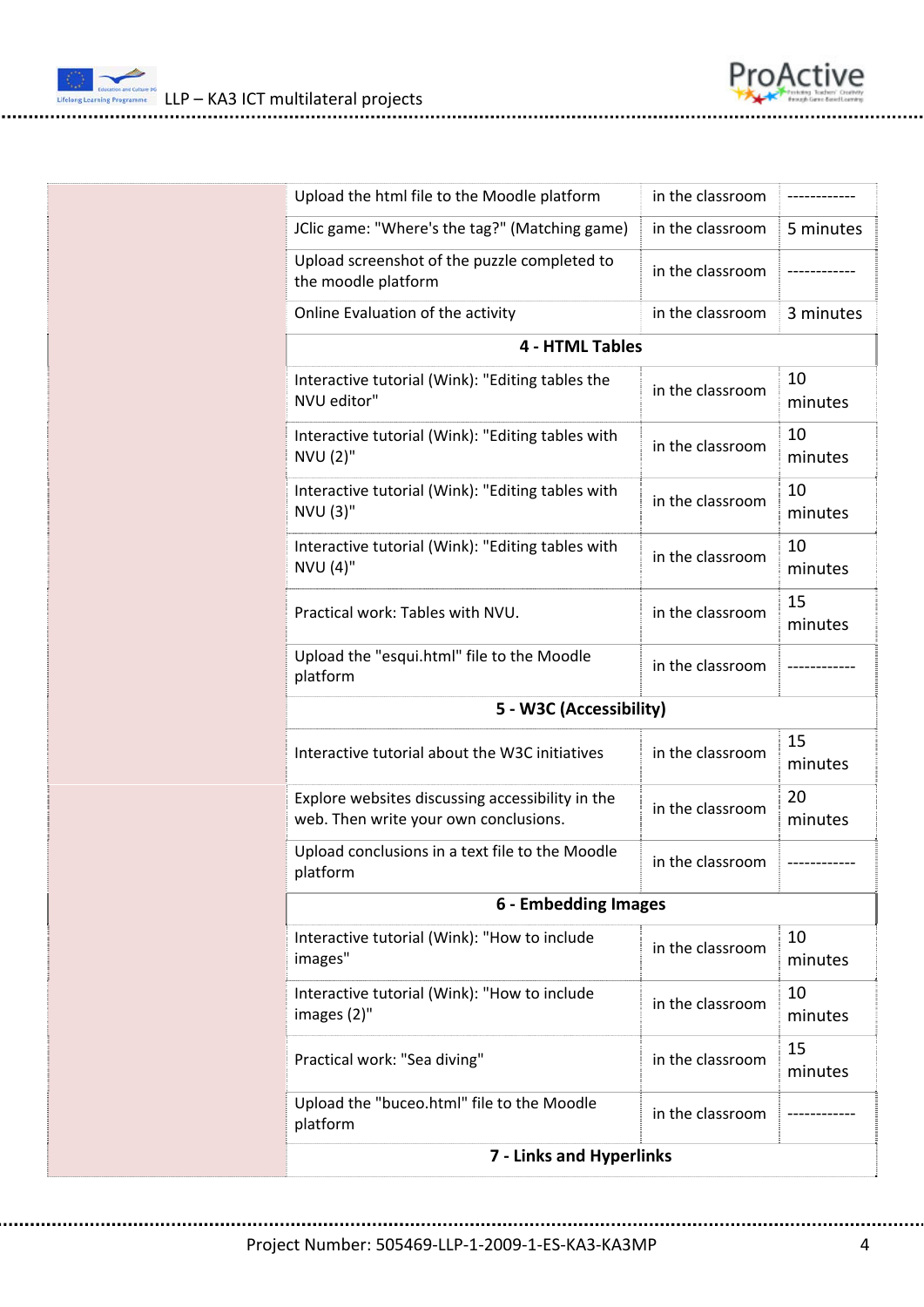

 $\frac{m_{\text{re}}}{m_{\text{re}}}}$  LLP – KA3 ICT multilateral projects

|                      | Interactive tutorial (Wink): "Editing Links with<br>the NVU editor"          | in the classroom              | 10<br>minutes                      |  |
|----------------------|------------------------------------------------------------------------------|-------------------------------|------------------------------------|--|
|                      | Interactive tutorial (Wink): "Editing Links with<br>the NVU editor (2)"      | in the classroom              | 10<br>minutes                      |  |
|                      | Interactive tutorial (Wink): "Editing Links with<br>the NVU editor (3)"      | in the classroom              | 10<br>minutes                      |  |
|                      | Interactive tutorial (Wink): "Editing Links with<br>the NVU editor (4)"      | in the classroom              | 10<br>minutes                      |  |
|                      | Evaluation of the tutorials                                                  | in the classroom              | 3 minutes                          |  |
|                      | Practical work: Publishing a web site.                                       | in the classroom<br>/ at home | 15<br>minutes                      |  |
|                      | Upload the results to the Moodle platform                                    | in the classroom              |                                    |  |
|                      | 8 - Final practical work                                                     |                               |                                    |  |
|                      | Brief introduction to the game (running,<br>interacting, etc.)               | in the classroom              | 5 minutes                          |  |
|                      | Play <e-adventure> game: "Strategies to design<br/>a web page"</e-adventure> | in the classroom              | 25<br>minutes                      |  |
|                      | Evaluation of the game                                                       | in the classroom              | 3 minutes                          |  |
|                      | Final project: design, build and publish a web<br>site                       | in the classroom<br>/ at home | Undefined                          |  |
|                      | Upload the final project to the Moodle platform                              | in the classroom              |                                    |  |
|                      | 9 - Final remarks                                                            |                               |                                    |  |
|                      | Read the summary (self-study to prepare for the<br>exam)                     | At home                       | 10minutes<br>- 2 hours             |  |
|                      | 10 - Frames in HTML (Optional)                                               |                               |                                    |  |
|                      | Read file "Implementing frames with HTML"                                    | At home                       | 15<br>minutes                      |  |
|                      | 11 - Style sheets (Optional)                                                 |                               |                                    |  |
|                      | Read file "Creation of stylesheets"                                          | At home                       | 15<br>minutes                      |  |
|                      | Advanced links (further reading)                                             | At home                       |                                    |  |
|                      |                                                                              |                               | Around 3<br>sessions of<br>2 hours |  |
| I evaluate students? |                                                                              |                               |                                    |  |

Project Number: 505469‐LLP‐1‐2009‐1‐ES‐KA3‐KA3MP 5

**How will I evaluate students?**